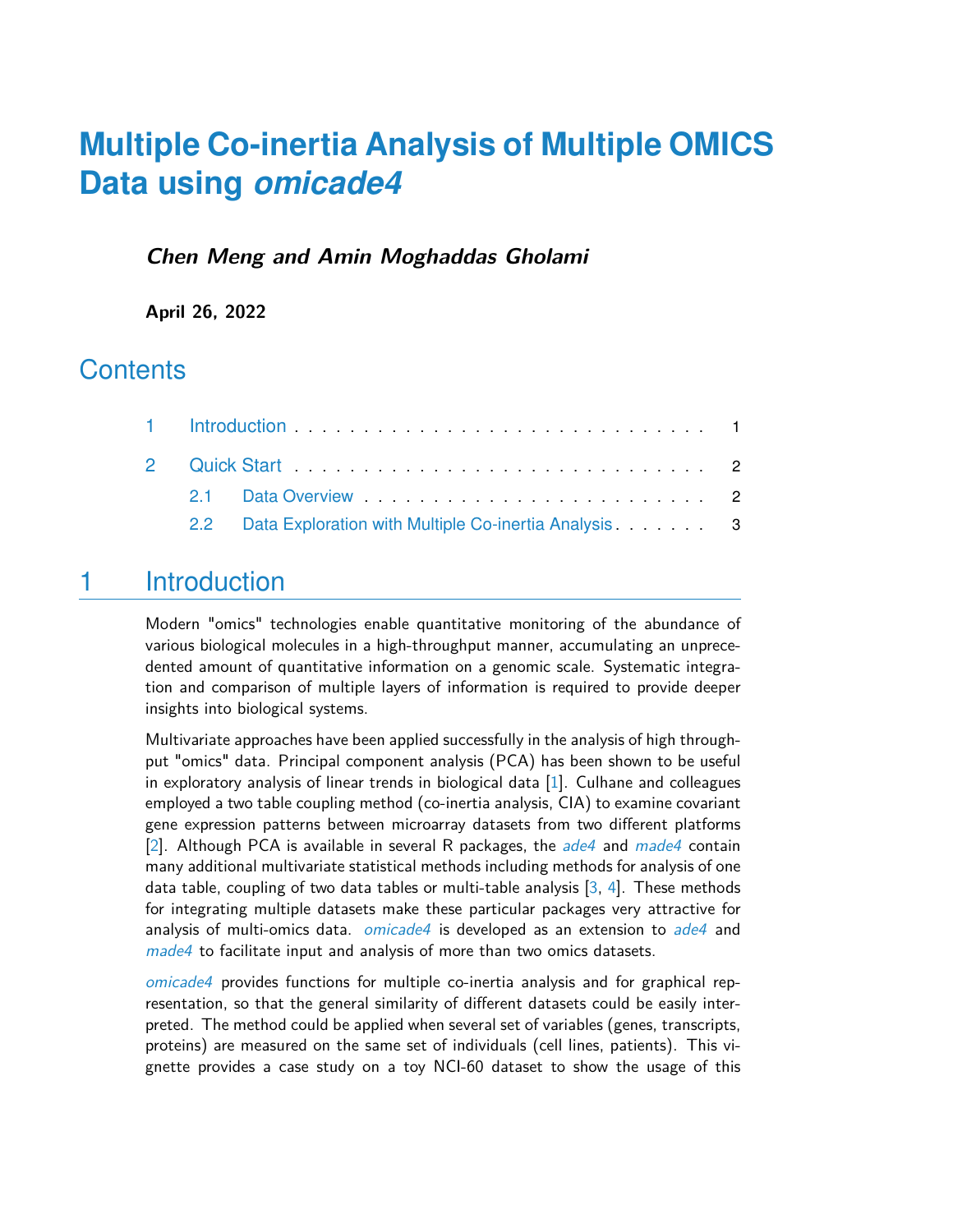package. In addition, the package provides methods for S3 class cia, which encapsulates results from the co-inertia analysis by  $\overline{c}$  function from  $m$  ade4. Therefore, functions from *[made4](http://bioconductor.org/packages/made4)* and *[ade4](http://bioconductor.org/packages/ade4)* are also called in this vignette. For more information please refer to  $[5]$  and several recent reviews.

## <span id="page-1-0"></span>2 Quick Start

The package includes example data from four different microarray platforms (i.e., Agilent, Affymetrix HGU 95, Affymetrix HGU 133 and Affymetrix HGU 133plus 2.0) on the NCI-60 cell lines. The package and datasets are loaded by the commands:

```
> library(omicade4)
```

```
> data(NCI60_4arrays)
```
<span id="page-1-1"></span>NCI60\_4arrays is a list containing the NCI-60 microarray data with only few hundreds of genes randomly selected in each platform to keep the size of the Bioconductor package small. However, the full datasets are available in  $[6]$ .

#### 2.1 Data Overview

MCIA links the individuals (samples in column) in different datasets and thus the columns will be linked between the multiple datasets. Thus we have to ensure that the order of samples (the columns) in all datasets is the same before performing MCIA. The number of variables (genes) does not need to be the same. We can check the dimension of each dataset in the list by

```
> sapply(NCI60_4arrays, dim)
    agilent hgu133 hgu133p2 hgu95
[1,] 300 298 268 288
```
[2,] 60 60 60 60

And check whether samples are ordered correctly

```
> all(apply((x <- sapply(NCI60_4arrays, colnames))[,-1], 2, function(y)
+ identical(y, x[,1])))
[1] TRUE
```
Before performing the MCIA, we can use hierarchical clustering to have a general idea about similarity of cell lines, which can be done with the following command. We will compare the clustering result with MCIA.

```
> layout(matrix(1:4, 1, 4))
> par(max=c(2, 1, 0.1, 6))> for (df in NCI60_4arrays) {
```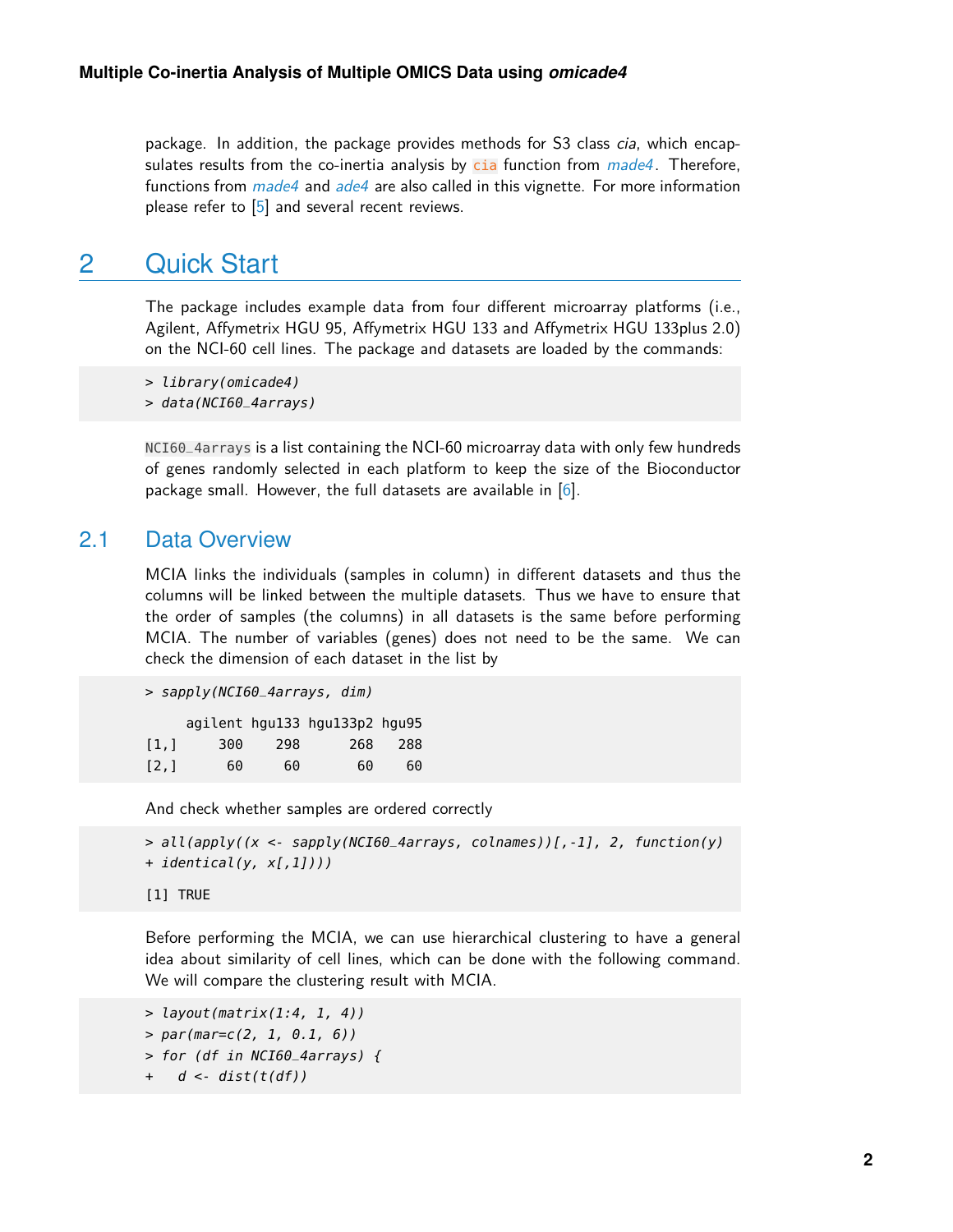```
+ hcl <- hclust(d)
```
- + dend <- as.dendrogram(hcl)
- + plot(dend, horiz=TRUE)
- <span id="page-2-1"></span>+ }



<span id="page-2-0"></span>**Figure 1: The hierarchical clustering of NCI-60 cell lines**

#### 2.2 Data Exploration with Multiple Co-inertia Analysis

The main function motia can be used to perform multiple co-inertia analysis:

```
> mcoin <- mcia(NCI60_4arrays, cia.nf=10)
> class(mcoin)
[1] "mcia"
```
It returns an object of class *mcia*. There are several methods that could be applied on this class. To visualize the result, one can use  $plot$  directly. However, because there are nine cancer types, we want to distinguish the cell lines by their original cancer type. This can be done by defining a phenotype factor in  $plot$ . The following commands create a vector to indicate the cell line groups.

```
> cancer_type <- colnames(NCI60_4arrays$agilent)
> cancer_type <- sapply(strsplit(cancer_type, split="\\."), function(x) x[1])
> cancer_type
 [1] "BR" "BR" "BR" "BR" "BR" "CNS" "CNS" "CNS" "CNS" "CNS" "CNS" "CO"
[13] "CO" "CO" "CO" "CO" "CO" "CO" "LE" "LE" "LE" "LE" "LE" "LE"
[25] "ME" "ME" "ME" "ME" "ME" "ME" "ME" "ME" "ME" "ME" "LC" "LC"
[37] "LC" "LC" "LC" "LC" "LC" "LC" "LC" "OV" "OV" "OV" "OV" "OV"
```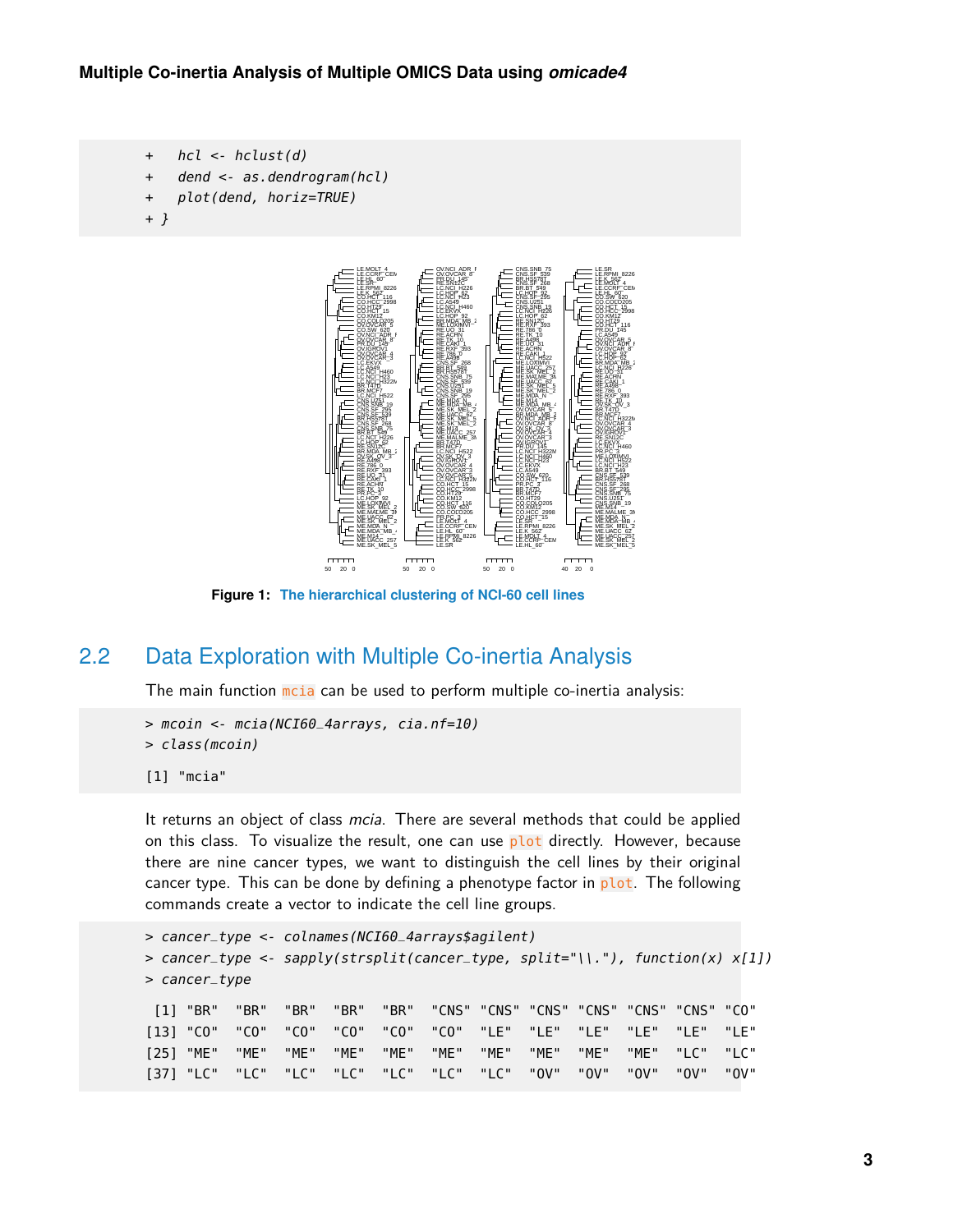[49] "OV" "OV" "PR" "PR" "RE" "RE" "RE" "RE" "RE" "RE" "RE" "RE"

Next, we plot the result for the first two principal components

<span id="page-3-0"></span>> plot(mcoin, axes=1:2, phenovec=cancer\_type, sample.lab=FALSE, df.color=1:4)



**Figure 2: The MCIA plot of NCI-60 data**

This command produces a 4-panel figure as shown in figure [2.](#page-3-0) The top left panel is the sample space, where each cell line is projected. Shapes represent samples in different platforms. Same cell lines are linked by edges. The shorter the edge, the better the correlation of samples in different platforms. In our sample plot, a relatively high correlation of all microarray datasets is depicted by the short edges. Furthermore, in most cancer types except lung cancer and breast cancer, cell lines having the same origin are closely projected, which indicates high homogeneity of these cancer types. This agrees with the hierarchical clustering (figure [1\)](#page-2-1).

The next interesting question is which genes are responsible for defining the coordinates of samples. The top right panel is the variable (gene) space, e.g., genes from different platforms, which are distinguished by colors and shapes, are projected on this space. In this panel, a gene that is particularly highly expressed in a certain cell line will be located on the direction of this cell line. The farther away towards the outer margin, the stronger the association is. Equally, genes projected on the opposite direction from the origin indicate that they are lost or down regulated in those cell lines. From this sense, since the melanoma cell lines are highly weighted on the positive side of the horizontal axis in the first panel, the corresponding melanoma highly expressed genes are on the same direction. The following command could be used to select melanoma associated genes according to the coordinate of genes in that space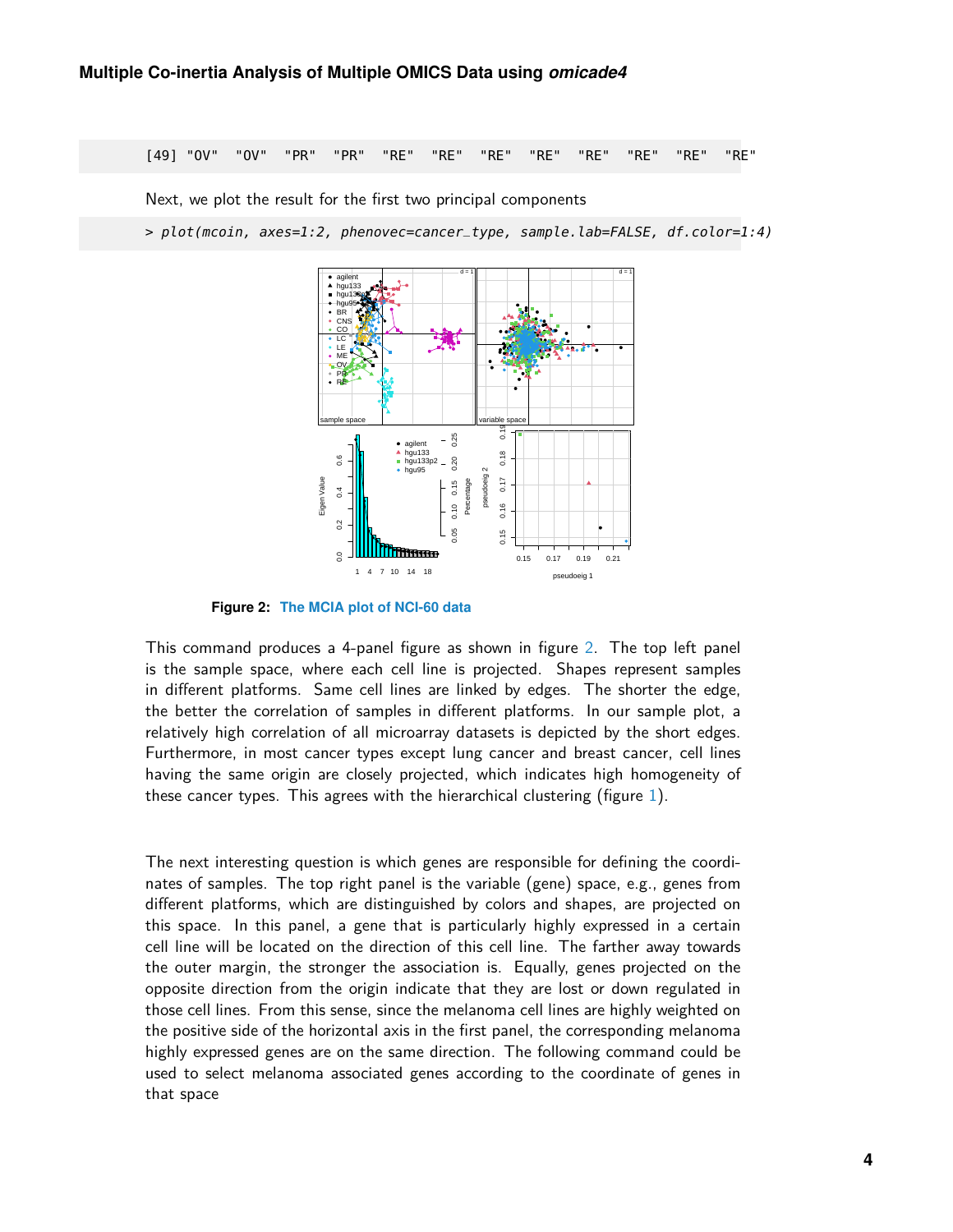```
> melan_gene <- selectVar(mcoin, a1.lim=c(2, Inf), a2.lim=c(-Inf, Inf))
> melan_gene
     var agilent hgu133 hgu133p2 hgu95 stat
1 ST8SIA1 TRUE FALSE FALSE FALSE 1
2 S100A1 TRUE TRUE FALSE TRUE 3
3 C10orf90 TRUE FALSE FALSE FALSE 1
4 S100B TRUE TRUE FALSE FALSE 2
5 GPNMB FALSE TRUE FALSE FALSE 1
6 C6orf218 FALSE FALSE TRUE FALSE 1
7 ACP5 FALSE FALSE FALSE TRUE 1
8 PLP1 FALSE FALSE FALSE TRUE 1
9 SOX10 FALSE FALSE FALSE TRUE 1
```
The first column represents gene names, the subsequent columns indicate which genes are identified in which platforms, and the last column is a statistic of the total number of platforms identifying the corresponding gene in the selected region.

The bottom left panel in figure [2](#page-3-0) shows the eigenvalue for each eigenvector. The barplot represents the absolute eigenvalues. The dots linked by lines indicate the proportion of variance for the eigenvectors. Cyan bars indicate the eigenvectors kept in the analysis. In this case, we kept 10 eigenvectors, and the top three axes have a relative large eigenvalue according to the scree plot. Therefore, not only the top two axes, but also the third one could lead to some interesting findings. Different axes could be explored by changing the axes argument in plot, such as:

> plot(mcoin, axes=c(1, 3), phenovec=cancer\_type, sample.lab=FALSE, df.color=1:4) > plot(mcoin, axes=c(2, 3), phenovec=cancer\_type, sample.lab=FALSE, df.color=1:4)

Finally, the bottom right panel in figure [2](#page-3-0) shows the pseudo-eigenvalues space of all datasets, which indicates how much variance of an eigenvalue is contributed by each dataset. In this example, the HGU 95 is highly weighted on the first axis. Therefore, this dataset contributes the most variance on this axis among four datasets. However, the HGU 133 plus 2.0 data highly contribute to the second axis. Note that we selected some melanoma related genes by limiting the first axis using selectVar function, where we identified four genes in Agilent and HGU 95 platforms comparing to only one gene in the HGU 133 plus 2.0 platform, which is in agreement with the result suggested by this plot.

In addition, the function  $plotVar$  could be used to visualize the gene space, given a list of genes of interest. Let's get back to the melanoma genes again, we know that S100B and S100A1 are detected in more than one dataset. Now, we want to know where these genes are projected on the gene space. This could be visualized by